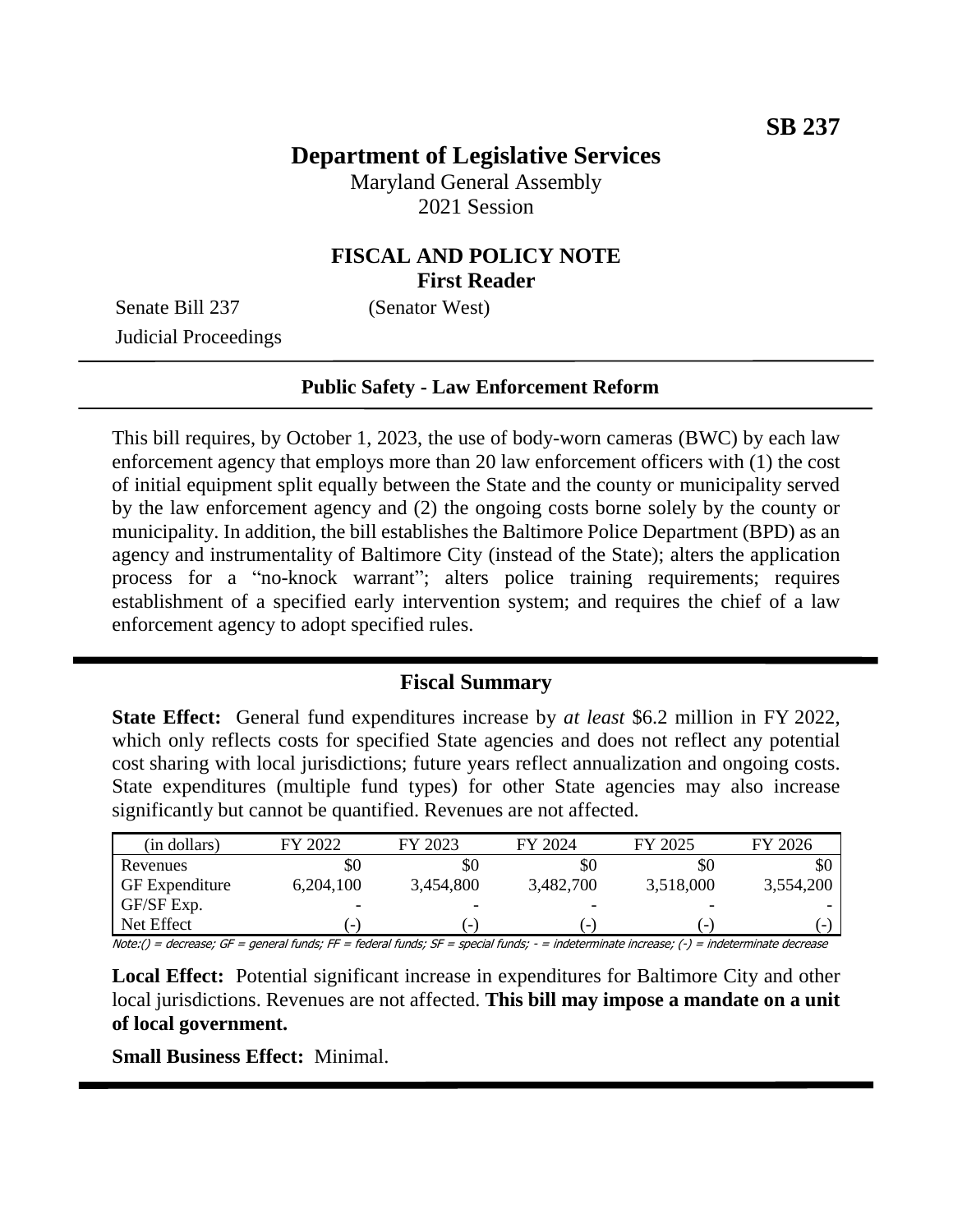# **Analysis**

#### **Bill Summary:**

#### *Baltimore Police Department*

As a result of the bill establishing BPD as an agency and instrumentality of Baltimore City (rather than the State of Maryland), the Mayor and the City Council of Baltimore City are authorized to amend the law relating to BPD in order to implement policy changes. In addition, the bill clarifies that BPD police officers continue to have the authority to make arrests, conduct investigations, and otherwise enforce the laws of the State conferred under Title 2 of the Criminal Procedure Article.

#### *No-knock Warrants*

The bill requires preapproval of an application for a no-knock warrant by an applicant's supervisor and the State's Attorney.

#### *Police Training*

The bill alters the required frequency with which the Maryland Police Training and Standards Commission (MPTSC) must require specified in-service level training conducted by the State and each county, and municipal training school; under the bill, the affected training must occur annually. In addition, the bill alters the scope of required training to include (1) training regarding *interacting with* individuals with physical, intellectual, developmental, and psychiatric disabilities and (2) special training, attention to, and study of implicit bias.

#### *Early Intervention System*

The bill repeals a provision that requires each law enforcement agency to establish a confidential and nonpunitive early intervention policy for counseling officers who receive three or more citizen complaints within a 12-month period. Instead, each law enforcement agency must establish an early intervention system to identify police officers who are at risk of engaging in the use of excessive force and to provide those officers with training, behavioral interventions, reassignments, or other appropriate responses to reduce the risk of the use of excessive force. The system may not prevent the investigation of or imposition of discipline for any particular complaint.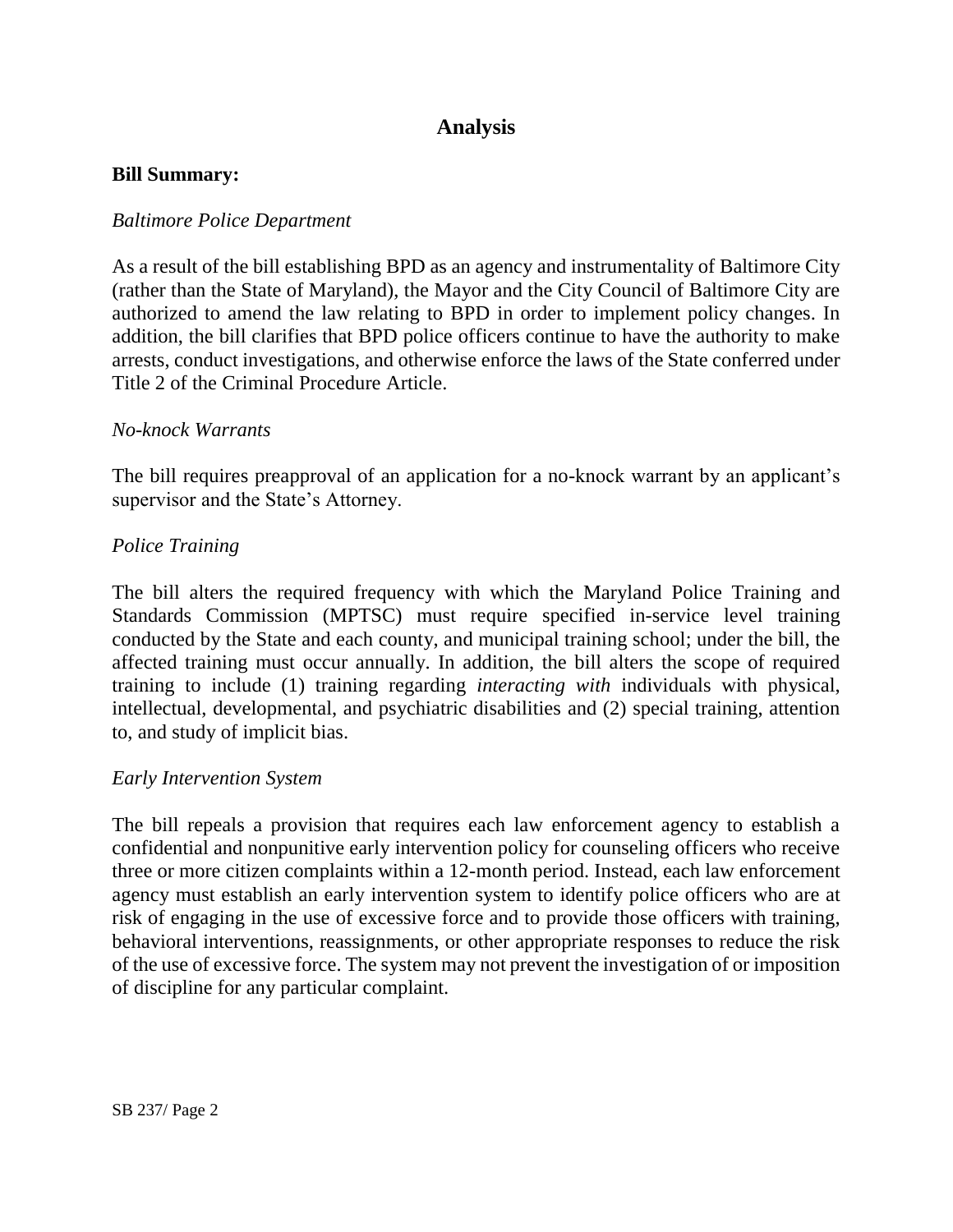### *Law Enforcement Agency Rules*

The chief of a law enforcement agency must adopt specified rules to be followed by all law enforcement officers employed by the agency, including (1) demonstrating the highest regard for the sanctity of human life and value of all persons; (2) using only objectively reasonable, necessary and proportional force; (3) using de-escalation techniques, when safe and reasonably possible, as specified; (4) intervening to prevent or terminate the use of excessive force by another officer and reporting any such interventions; (5) prohibiting retaliation against officers who report such incidents; (6) rendering aid, as specified; (7) reporting physical force, injuries or complaints of pain by a person in custody, or the discharge of firearms; and (8) prohibiting the use of specified restraints.

## **Current Law:**

### *History of the Baltimore Police Department*

BPD was initially brought under State control by Chapter 7 of 1860. Chapter 367 of 1867 replaced Chapter 7 and provided for control of the police by a board of three commissioners who were to be elected by the General Assembly, and subject to removal by the legislature when it was in session, and by the Governor, though only for conviction of a felony, during the interim. The expenses of operating the police force were to be paid by the city.

The law governing BPD was substantially revised by Chapter 203 of 1966. Under Chapter 203, BPD was "constituted and established as an agency and instrumentality of the State of Maryland." Chapter 203 established that BPD is operated by a single police commissioner who was to be appointed and subject to removal by the Governor. The city retained responsibility for funding the department. Chapter 39 and 40 of 2009 established that the police commissioner is subject to removal at the pleasure of the mayor.

While the city is responsible for the funding of BPD, the State retains the ability to amend the law relating to the department in order to implement policy changes.

#### *Purpose of the Baltimore Police Department and Powers of Police Officers*

Generally, the purpose of BPD is to safeguard the lives and safety of all persons within the city, to protect property within the city, and to assist in securing the equal protection of the laws of all persons. Within the boundaries of the city, the department has the duty and responsibility to (1) preserve the public peace; (2) detect and prevent the commission of crime; (3) enforce the laws of the State, and of the Mayor and City Council of Baltimore; (4) apprehend and arrest criminals and persons who violate or are lawfully accused of violating such laws and ordinances; (5) preserve order at public places; (6) maintain the orderly flow of traffic on public streets and highways; (7) assist law enforcement agencies

SB 237/ Page 3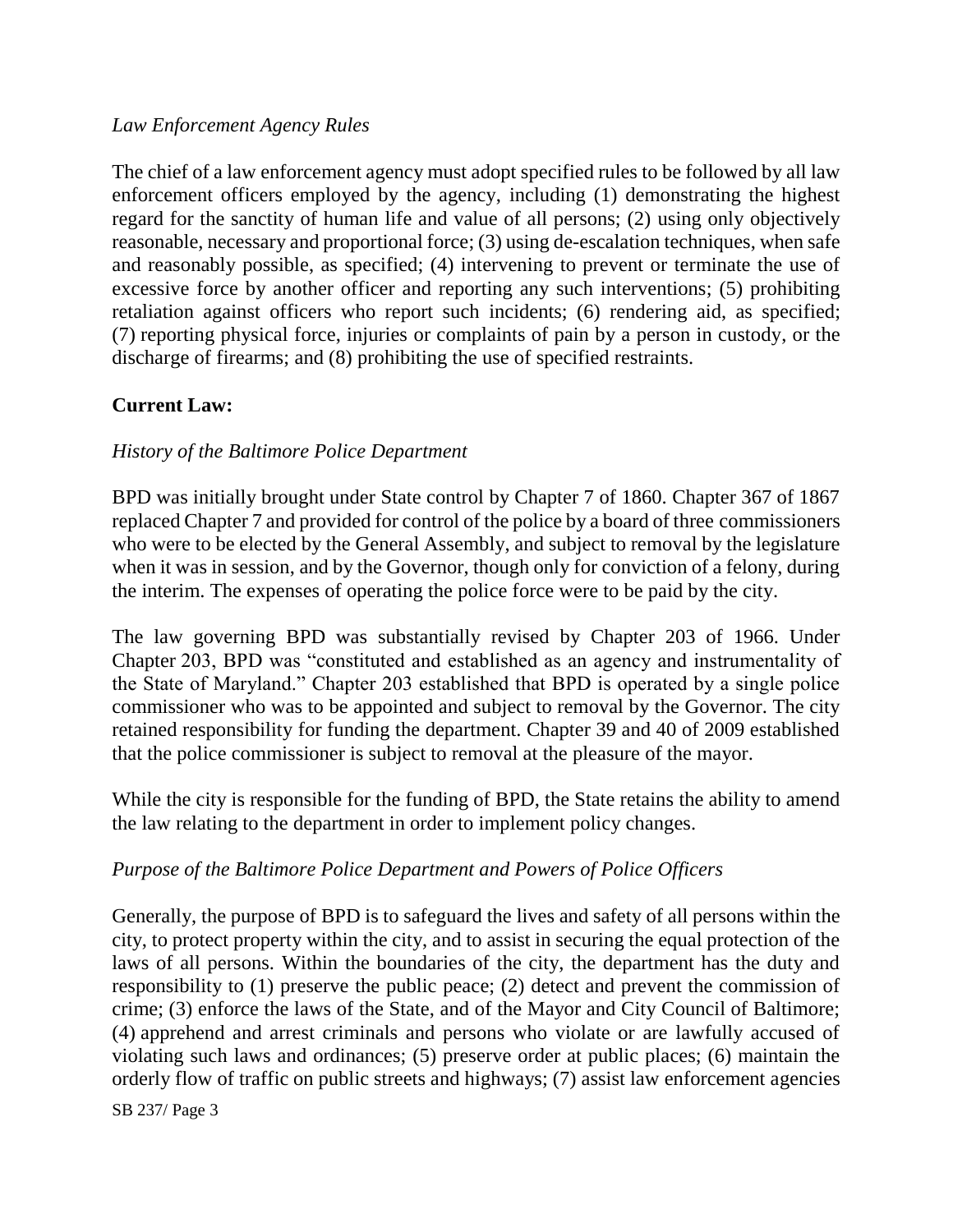of this State and any municipality of the United States in carrying out their respective duties; and (8) discharge the department's duties and responsibilities with the dignity and manner which inspires public confidence and respect.

All police officers of BPD, including members who may be designated by the commissioner to exercise the powers and duties of police officers, have the same powers, with respect to criminal matters and the enforcement of laws, as sheriffs, constables, police, and peace officers possessed at common law and have in their respective jurisdictions. Any person charged with the commission of crime in the city, or in those areas outside the corporate limits of the city owned, controlled, operated or leased by the Mayor and City Council of Baltimore, may be arrested by BPD police officers. Under Title 2 of the Criminal Procedure Article, police officers are generally granted the authority to make arrests, conduct investigations, and otherwise enforce the laws of the State, as specified.

### *Immunity*

BPD police officers have all the immunities and matters of defense available to sheriffs, constables, police, and peace officers in any suit (civil or criminal) brought against officers for acts done in the course of official duties.

BPD is considered a "local government" for purposes of the Local Government Tort Claims Act (LGTCA). However, at the same time, because BPD is a State agency, courts have held that the department has sovereign immunity in State court for *direct* tort liability – *Baltimore Police Department v. Cherkes*, 140 Md. App. 282 (2001). In general, the State is immune from tort liability for the acts of its employees and cannot be sued in tort without its consent.

LGTCA defines "local government" to include counties, municipalities, Baltimore City, BPD, and various agencies and authorities of local governments, such as community colleges, county public libraries, special taxing districts, nonprofit community service corporations, sanitary districts, housing authorities, and commercial district management authorities. Pursuant to Chapter 131 of 2015, for causes of action arising on or after October 1, 2015, LGTCA limits the liability of a local government to \$400,000 per individual claim and \$800,000 per total claims that arise from the same occurrence for damages from tortious acts or omissions (including intentional and constitutional torts). It further establishes that the local government is liable for the tortious acts or omissions of its employees acting within the scope of employment. Thus, LGTCA prevents local governments from asserting a common law claim of governmental immunity from liability for such acts or omissions of its employees.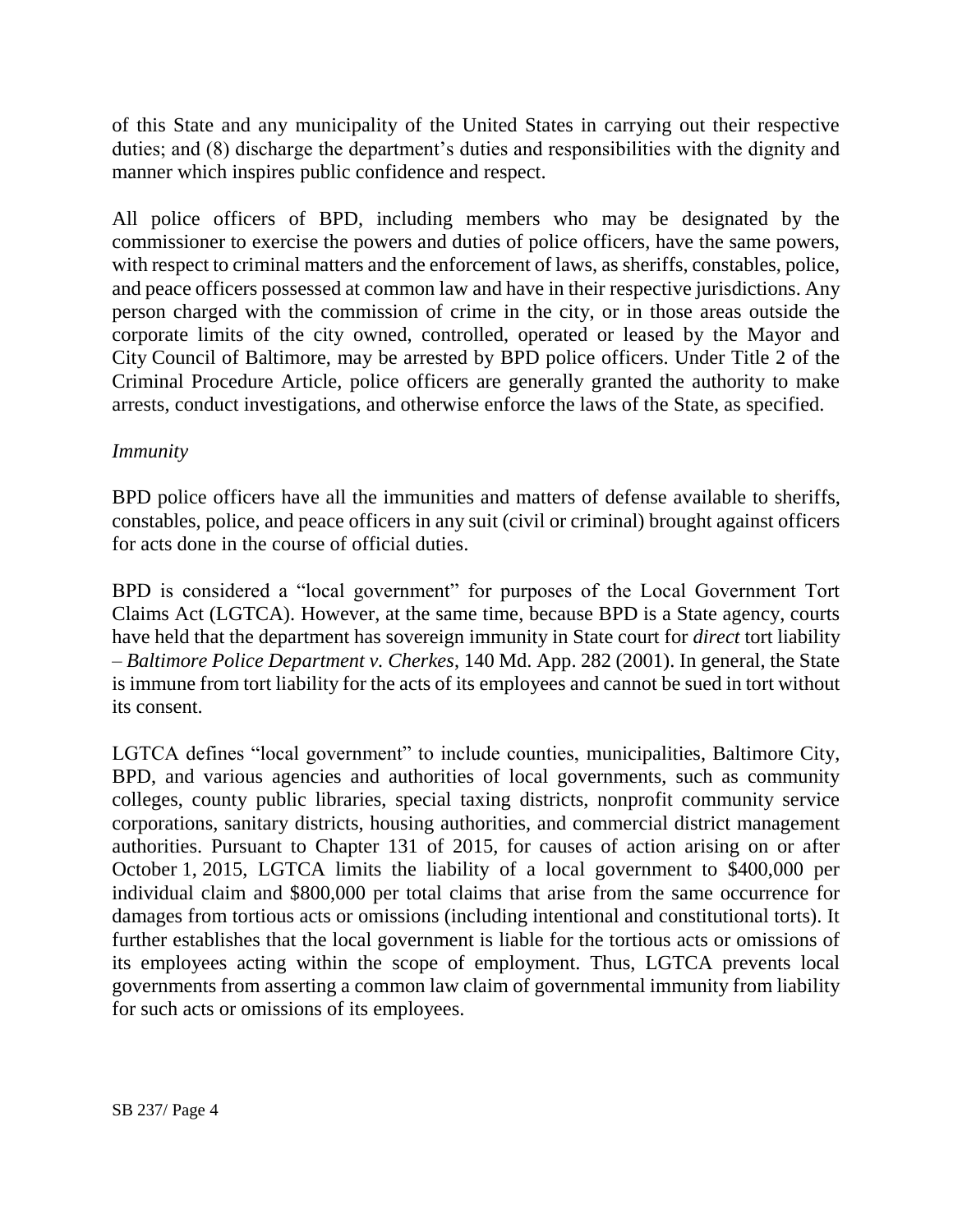### *Body-worn Cameras*

Chapters 128 and 129 of 2015 established the Commission Regarding the Implementation and Use of Body Cameras by Law Enforcement Officers. Through the examination of model policies and discussion, the commission compiled a list of best practices for BWCs and submitted a report to the General Assembly and the Police Training Commission (now known as MPTSC) in September 2015. The commission's [report](http://dlslibrary.state.md.us/publications/Exec/GOCCP/HB533Ch129(2)_2015.pdf) addresses (1) procedures for testing and operating equipment, including when BWCs must be activated and when their use is prohibited; (2) notification responsibilities of law enforcement officers to individuals being recorded; (3) confidentiality and ownership of data; (4) procedures and requirements for data storage; (5) the review of recordings by parties in interest; and (6) the establishment of retention periods, the release of recordings as required by the Public Information Act, and the development of written policies for BWCs usage consistent with State law and regulations issued by MPTSC.

Pursuant to Chapters 128 and 129, MPTSC developed a policy for the issuance and use of BWCs by law enforcement officers, which incorporated the recommendations of the commission. MPTSC also published a [Body-worn Camera Procedural Reference Guide](http://www.mdle.net/pdf/Body-worn_Camera_Procedural_Reference_Guide.pdf) that provides practical and detailed background information on BWCs as well as advisory language for use by law enforcement agencies.

### *Maryland Police Training and Standards Commission*

MPTSC, an independent commission within the Department of Public Safety and Correctional Services (DPSCS), operates approved police training schools and prescribes standards for and certifies schools that offer police and security training. In consultation and cooperation with various entities, it also sets minimum qualifications for instructors and certifies qualified instructors for approved training schools.

Among other requirements, MPTSC requires, for entrance-level police training and, *as determined by MPTSC*, for in-service level training conducted by the State and each county and municipal police training school, that the curriculum and minimum courses of study include (1) training in lifesaving techniques, including cardiopulmonary resuscitation; (2) training in the proper level and use of force; (3) training regarding sensitivity to cultural and gender diversity; and (4) training regarding individuals with physical, intellectual, developmental, and psychiatric disabilities. In addition, MPTSC requires for entrance-level police training and *at least every two years* for in-service level police training conducted by the State and each county and municipal police training school, that the curriculum and minimum courses of study include special training, attention to, and study of the application of antidiscrimination and use of force de-escalation training.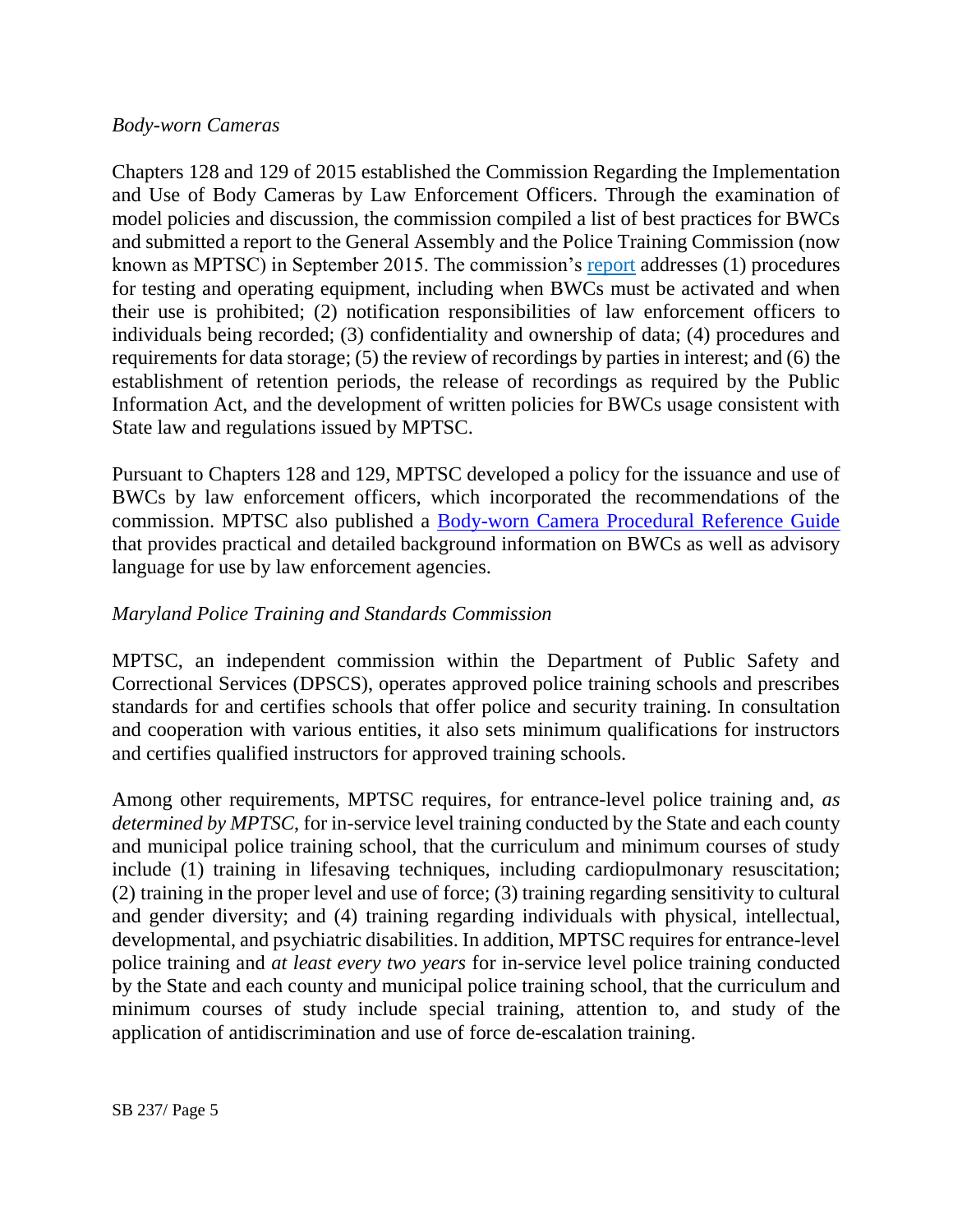In consultation with the Maryland Department of Health, MPTSC must establish a confidential hotline that is available for police officers and other law enforcement personnel to contact and speak with a trained peer law enforcement officer or a mental health professional who may provide initial counseling advice and confidential referral to appropriate services. In addition, MPTSC is required to develop standards for the mandatory psychological consultation with a law enforcement officer who was actively involved in an incident when another person was seriously injured or killed as a result of an accident or a shooting or has returned from combat deployment.

### *Early Intervention Counseling*

Each law enforcement agency must establish a confidential and nonpunitive early intervention policy for counseling officers who receive three or more citizen complaints within a 12-month period. The policy may not prevent the investigation of or imposition of discipline for any particular complaint.

#### *No-knock Warrants*

A circuit court or District Court judge may issue a search warrant whenever it is made to appear to the judge that there is probable cause to believe that (1) a misdemeanor or felony is being committed by a person or in a building, apartment, premises, place, or thing within the jurisdiction of the judge or (2) property subject to seizure is on the person or in or on the building, apartment, premises, place, or thing.

An application for a search warrant must be (1) in writing; (2) signed and sworn to by the applicant; and (3) accompanied by an affidavit that sets forth the basis for probable cause and contains facts within the personal knowledge of the affiant that there is probable cause.

A law enforcement officer may request, in an application for a search warrant, that a building, apartment, premises, place, or thing be searched without the officer having to provide notice of the officer's authority or purpose. To execute such a warrant (also referred to as a "no-knock" warrant), the officer must have a reasonable suspicion that, without the authorization, the property subject to search or seizure may be destroyed, disposed of, or secreted or the life or safety of the executing officer or another person may be in danger. This warrant authorizes the executing law enforcement officer to enter the building, apartment, premises, place, or to search a thing without giving notice of the officer's authority or purpose.

#### *Use of Force*

Common law allowed police officers to use any force necessary to effectuate a felony arrest; however, in *Tennessee v. Garner*, 471 U.S. 1 (1985), the U.S. Supreme Court held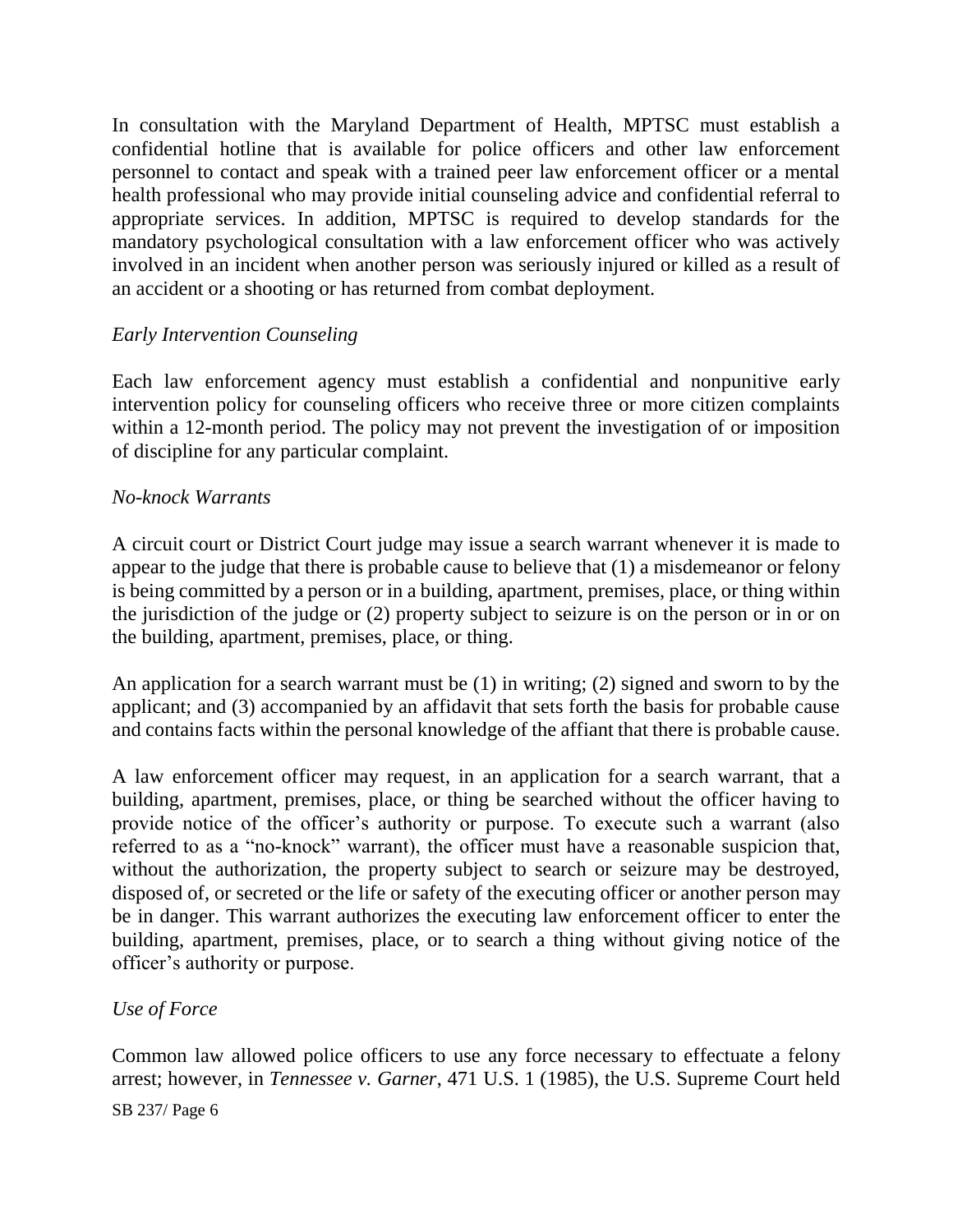that when a law enforcement officer is pursuing a fleeing suspect, the officer may not use deadly force to prevent escape unless "the officer has probable cause to believe that the suspect poses a significant threat of death or serious physical injury to the officer or others." In *Graham v. Connor*, 490 U.S. 386 (1989), the Supreme Court expanded its definition to include the objective reasonableness standard. The court held that the Fourth Amendment "reasonableness" inquiry is "whether the officers' actions are "objectively reasonable" in light of the facts and circumstances confronting them, without regard to their underlying intent or motivation. The "reasonableness" of a particular use of force must be judged from the perspective of a reasonable officer on the scene, and its calculus must embody an allowance for the fact that police officers are often forced to make split-second decisions about the amount of force necessary in a particular situation." In *Randall v. Peaco*, 175 Md. App. 320 (2007), the Court of Special Appeals applied principles of the *Graham v. Connor* case and stated that the test for determining the objective reasonableness of an officer's conduct for purposes of deciding a claim of excessive force brought under the State constitution is the test the Supreme Court announced in *Graham v. Connor*.

**State Expenditures:** General fund expenditures increase by *at least* \$6.2 million in fiscal 2022, which accounts for the bill's October 1, 2021 effective date, for DPSCS and law enforcement units within other specified State agencies to implement the bill's provisions relating to training and BWCs. Future year expenditures are annualized and reflect ongoing costs. State expenditures (multiple fund types) for *other* State law enforcement agencies may also increase significantly beginning in fiscal 2022 but cannot be quantified. Additional, significant costs may be incurred by the State to the extent local jurisdictions incur costs for the initial purchase of BWC equipment that must be split equally between the State and the implementing local government.

#### *Department of State Police*

General fund expenditures for the Department of State Police (DSP) increase by *at least* \$3.8 million in fiscal 2022, which accounts for the bill's October 1, 2021 effective date. This estimate reflects the cost to purchase BWC equipment as well as the cost of hiring one lead technician, three technicians, and four administrative specialists to manage the BWC program and handle related requests. It includes salaries, fringe benefits, one-time start-up costs, and ongoing operating expenses.

| Positions                               |             |
|-----------------------------------------|-------------|
| Salaries and Fringe Benefits            | \$420,424   |
| <b>BWC</b> Equipment and Training       | 3,322,095   |
| Automobiles                             | 62,000      |
| <b>Other Operating Expenses</b>         | 3,930       |
| <b>Minimum FY 2022 DSP Expenditures</b> | \$3,808,449 |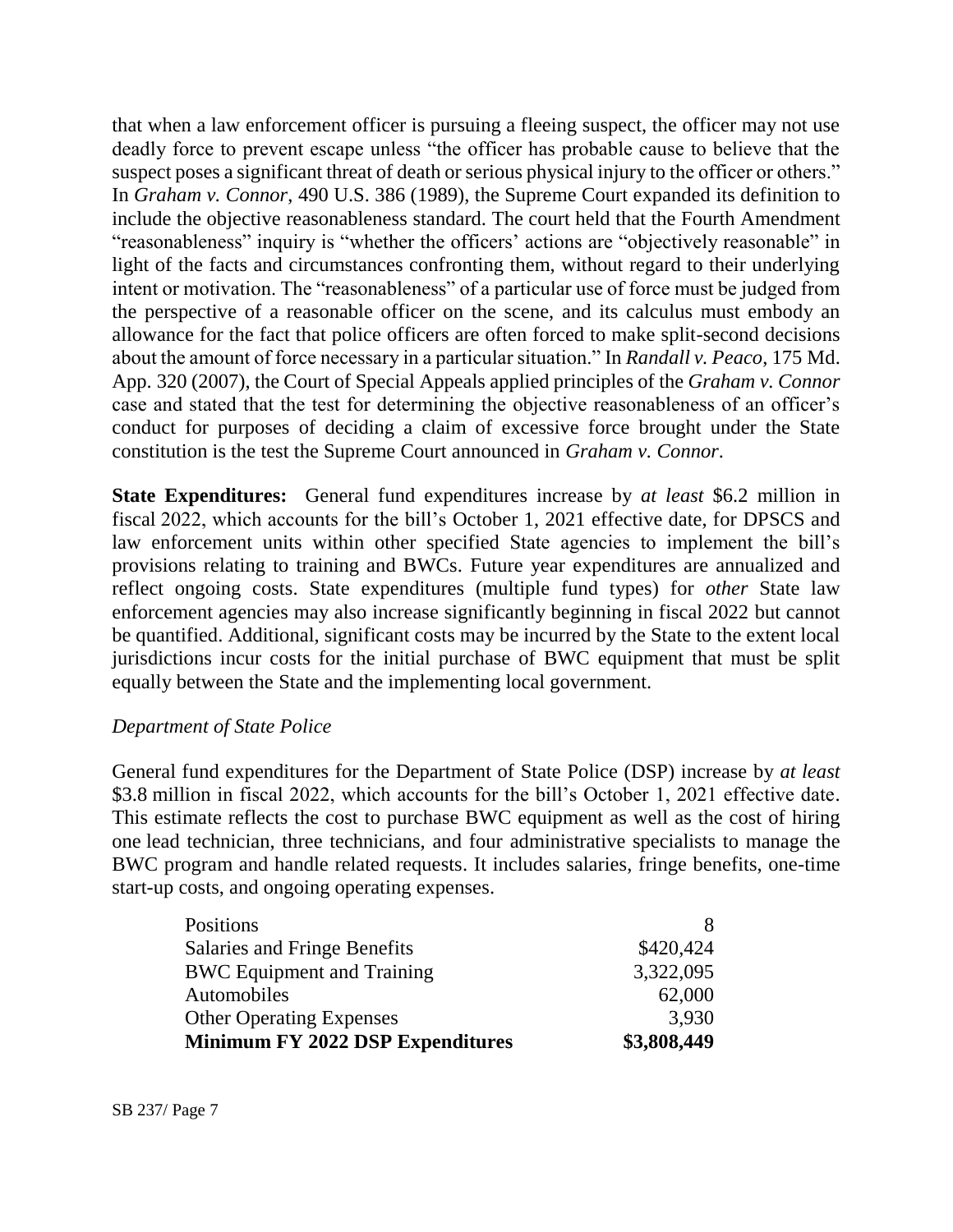The information and assumptions used in calculating the estimate are stated below:

- While BWCs are not required until October 1, 2023, this estimate assumes that the purchase of BWC equipment occurs in fiscal 2022.
- Two vehicles are needed for technicians to travel to provide maintenance and support to officers using BWCs.
- There are currently approximately 1,490 law enforcement officers within DSP that require BWCs, at a cost of approximately \$3.3 million (\$2,200 per device). Additional first year operating costs for user management, licensing, and storage of BWC footage are estimated at \$3,375.

Future year expenditures reflect full salaries with annual increases and employee turnover and ongoing operating expenses. Also included are continued BWC user management and BWC storage costs. To the extent that additional BWC training, maintenance, and storage are needed, expenditures increase further; however, without actual experience using BWCs within the department, such costs cannot be reliably estimated and are not included in this estimate.

DSP provides primary law enforcement for several local jurisdictions within the State; however, it is unclear to what extent those jurisdictions must share the cost for the initial equipment for officers within those jurisdictions. To the extent that local jurisdictions must share in the initial implementation of DSP's BWC program, the need for general funds decreases.

### *Department of Public Safety and Correctional Services*

General fund expenditures for DPSCS increase by *at least* \$1.1 million in fiscal 2022, which accounts for the bill's October 1, 2021 effective date. This estimate reflects the cost to purchase BWC equipment as well as the cost of hiring two administrators to modify police training curricula and to track compliance and annually audit the increased training required under the bill. It includes salaries, fringe benefits, one-time start-up costs, and ongoing operating expenses.

| Positions                                 |             |
|-------------------------------------------|-------------|
| Salaries and Fringe Benefits              | \$111,485   |
| <b>BWC</b> Equipment and Training         | 955,190     |
| <b>Other Operating Expenses</b>           | 11,163      |
| <b>Minimum FY 2022 DPSCS Expenditures</b> | \$1,077,838 |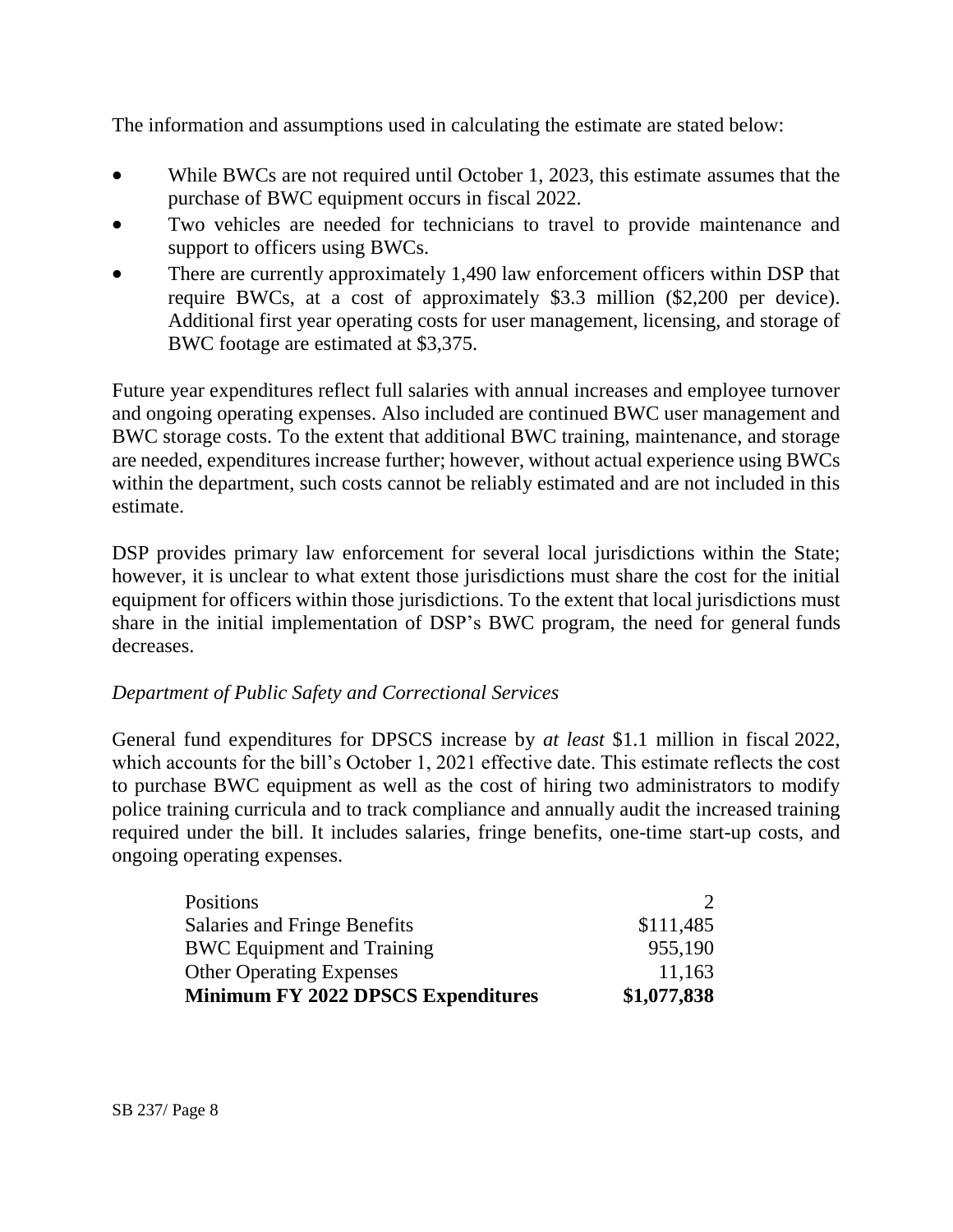The information and assumptions used in calculating the estimate are stated below:

- While BWCs are not required until October 1, 2023, this estimate assumes that the purchase of BWC equipment occurs in fiscal 2022.
- There are currently approximately 82 law enforcement officers within DPSCS that require BWCs, at an estimated cost of \$195,350 (\$2,200 per device and 10 centralized charging stations at a cost of \$1,495 each).
- Additional first-year operating costs for user management and storage of BWC footage are estimated at \$759,840; DPSCS advises that it must establish a storage area network for this purpose.

Future year expenditures reflect full salaries with annual increases and employee turnover and ongoing operating expenses; also included are continued BWC user management and BWC storage costs. To the extent that additional BWC training, maintenance, and storage are needed, expenditures increase further; however, without actual experience using BWCs within the department, such costs cannot be reliably estimated and are not included in this estimate.

### *Natural Resources Police*

General fund expenditures (or possibly a combination of general and special fund expenditures) for the Natural Resources Police (NRP) within the Department of Natural Resources increase by *at least* \$1.1 million in fiscal 2022, which accounts for the bill's October 1, 2021 effective date. This estimate reflects the cost to purchase BWC equipment as well as the cost of hiring two technicians and two administrative aides to manage the BWC program and handle associated requests. It includes salaries, fringe benefits, one-time start-up costs, and ongoing operating expenses.

| Positions                               |             |
|-----------------------------------------|-------------|
| Salaries and Fringe Benefits            | \$204,315   |
| <b>BWC</b> Equipment and Training       | 850,950     |
| Automobiles                             | 62,000      |
| <b>Other Operating Expenses</b>         | 22,325      |
| <b>Minimum FY 2022 NRP Expenditures</b> | \$1,139,590 |

The information and assumptions used in calculating the estimate are stated below:

- While BWCs are not required until October 1, 2023, this estimate assumes that the purchase of BWC equipment occurs in fiscal 2022.
- Two vehicles are needed for technicians to travel to provide maintenance and support to officers using BWCs.

SB 237/ Page 9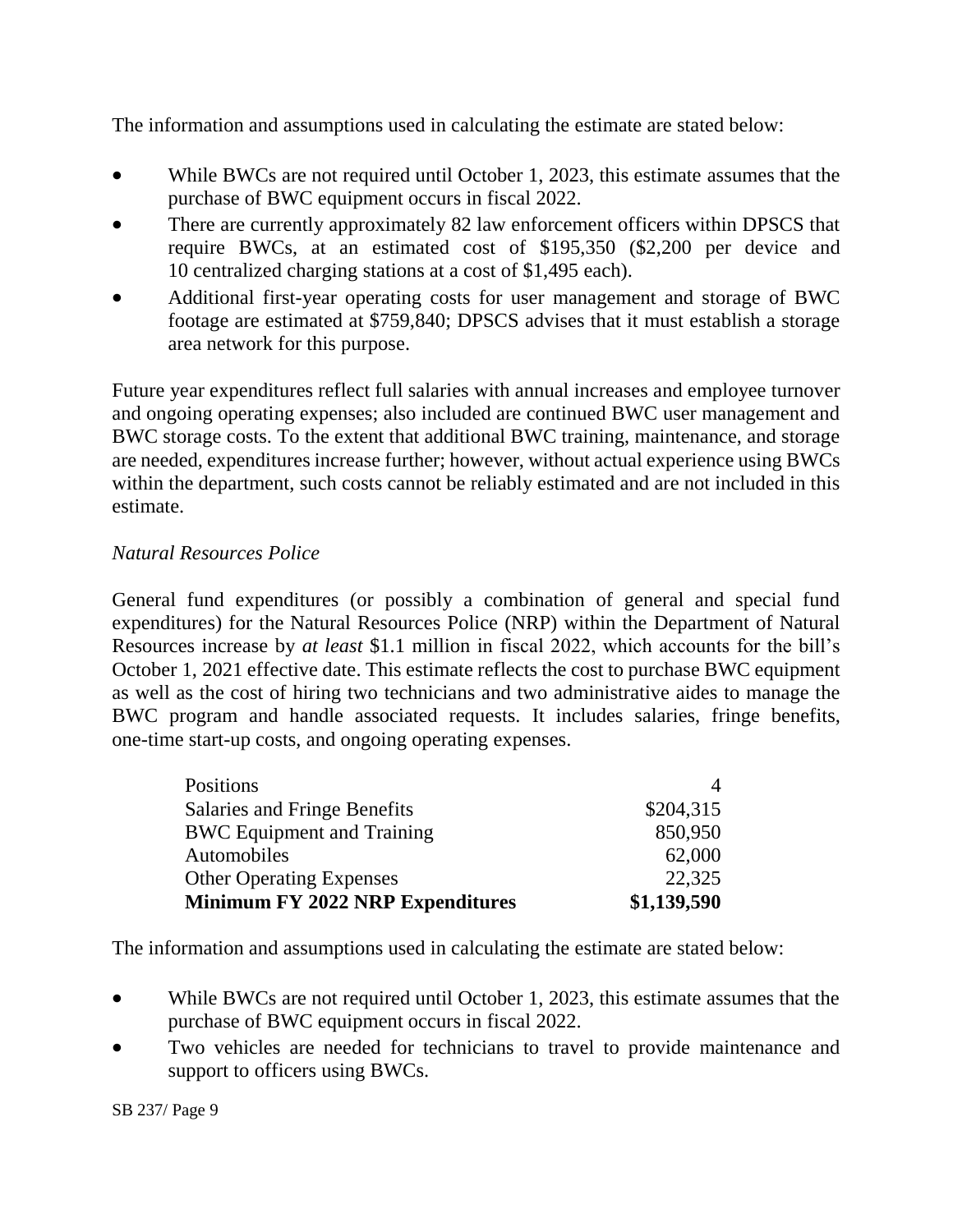There are currently approximately 279 law enforcement officers within NRP that require BWCs, at a cost of \$613,800 (\$2,200 per device). Additional first-year operating costs for user management, licensing, and storage of BWC footage are estimated at \$237,150.

Future year expenditures reflect full salaries with annual increases and employee turnover and ongoing operating expenses. Also included are continued BWC user management and BWC storage costs. To the extent that additional BWC training, maintenance, and storage are needed, expenditures increase further; however, without actual experience using BWCs within the department, such costs cannot be reliably estimated and are not included in this estimate.

### *Department of General Services*

General fund expenditures for the Department of General Services increase by *at least* \$178,200 in fiscal 2022. This estimate reflects the cost of purchasing BWCs for 81 law enforcement officers at a cost of \$2,200 per BWC. This estimate does not include costs for additional staff, training, maintenance, user management, licensing, or data storage. To the extent that additional staff and/or BWC training, maintenance, and storage are needed in fiscal 2022 and in future years, expenditures increase further. However, without actual experience using BWCs within the department, such costs cannot be reliably estimated and are not included in this estimate.

### *Other State Law Enforcement Agencies*

Other State agencies with law enforcement units are also affected. As a result, State expenditures (multiple fund types) increase potentially significantly to purchase BWCs and implement a BWC program.

#### *Other Costs*

Although no local jurisdiction that provided information regarding the potential fiscal effect of this legislation indicated any anticipated costs for the acquisition of BWCs, to the extent that affected local jurisdictions incur costs for the initial purchase of BWC equipment resulting from the bill, general fund expenditures increase for the State to equally split such costs with those counties and/or municipalities.

State law enforcement agencies can likely adopt the required rules, establish the required early intervention systems, make procedural changes to the no-knock warrant application process, and complete the new training requirements with existing budgeted resources.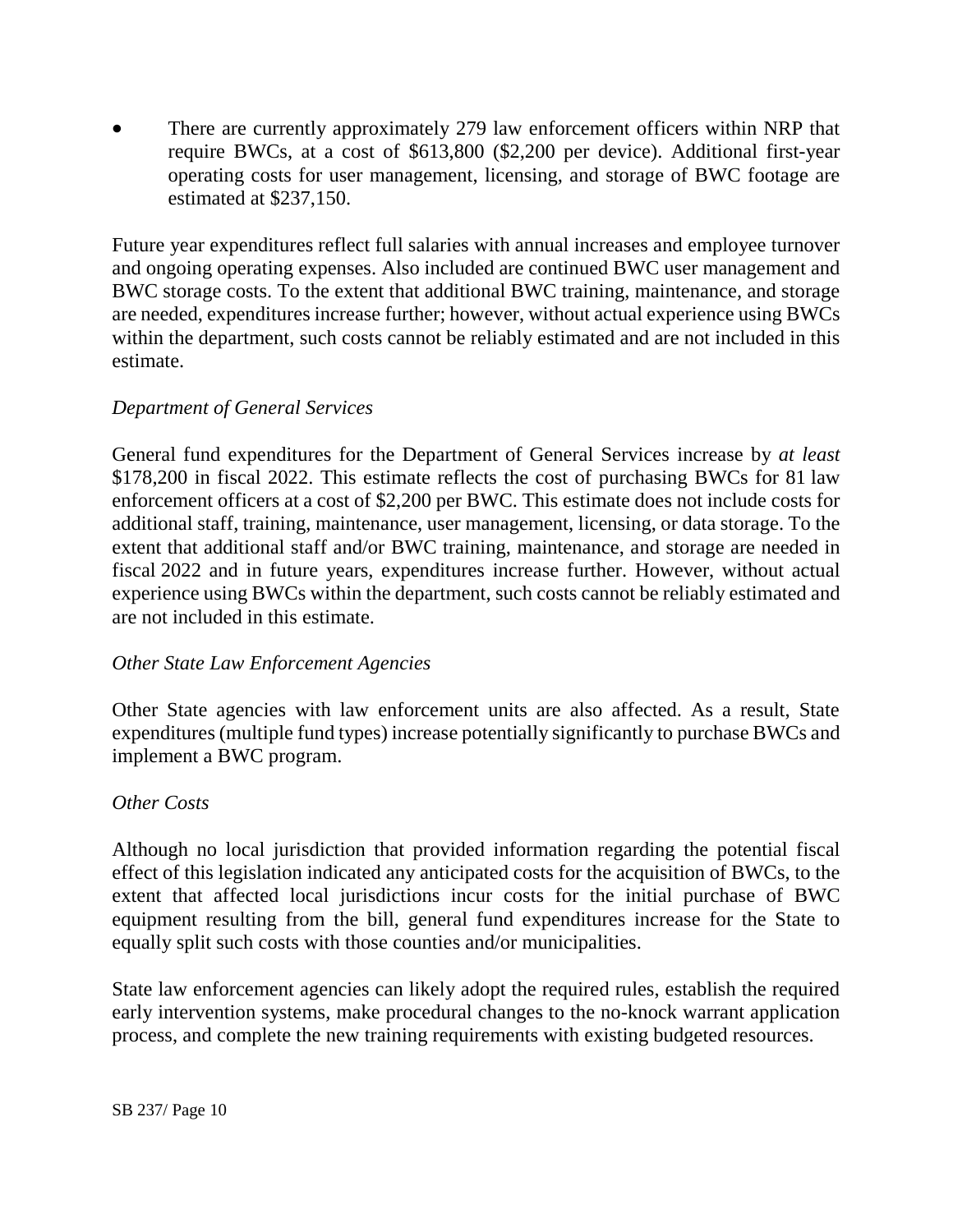The establishment of BPD as an agency and instrumentality of Baltimore City (rather than the State of Maryland) does not materially affect State operations or finances. Even though BPD is a State agency, funding for BPD is the responsibility of Baltimore City.

**Local Expenditures:** Although several local jurisdictions currently operate BWC programs, to the extent that local jurisdictions must purchase BWCs and implement a BWC program as a result of this bill, local expenditures increase, potentially significantly. Although any initial costs to purchase BWCs are split equally with the State, ongoing BWC-related costs are borne solely by the county or municipality served by the law enforcement agency operating the BWC program.

Baltimore City and Howard, Montgomery, and Prince George's counties advise that BWC programs are currently operational and budgeted within their respective jurisdictions. DSP provides primary law enforcement in several jurisdictions within the State; however, it is unclear to what extent such jurisdictions must share in DSP's costs to purchase the initial equipment for officers assigned to those jurisdictions. To the extent that local jurisdictions must share in a portion of DSP's costs, local expenditures increase (and State expenditures decrease correspondingly).

In addition, Baltimore City expenditures increase, potentially significantly, to the extent that the bill affects the city's ability to be sued for common law and State constitutional torts; however, any resulting impact cannot be predicted. By designating BPD as an agency of Baltimore City, BPD is no longer entitled to sovereign immunity available to State agencies. As a result, the bill allows direct lawsuits against the city and BPD for State constitutional torts committed by BPD officers, and it is reasonable to conclude that the city may be exposed to significantly higher damage awards.

It is assumed that State's Attorneys can work with law enforcement to provide preapproval of no-knock warrants with existing budgeted resources. It is also assumed that the chiefs of local law enforcement agencies can adopt the required rules with existing budgeted resources.

# **Additional Information**

**Prior Introductions:** None.

**Designated Cross File:** None.